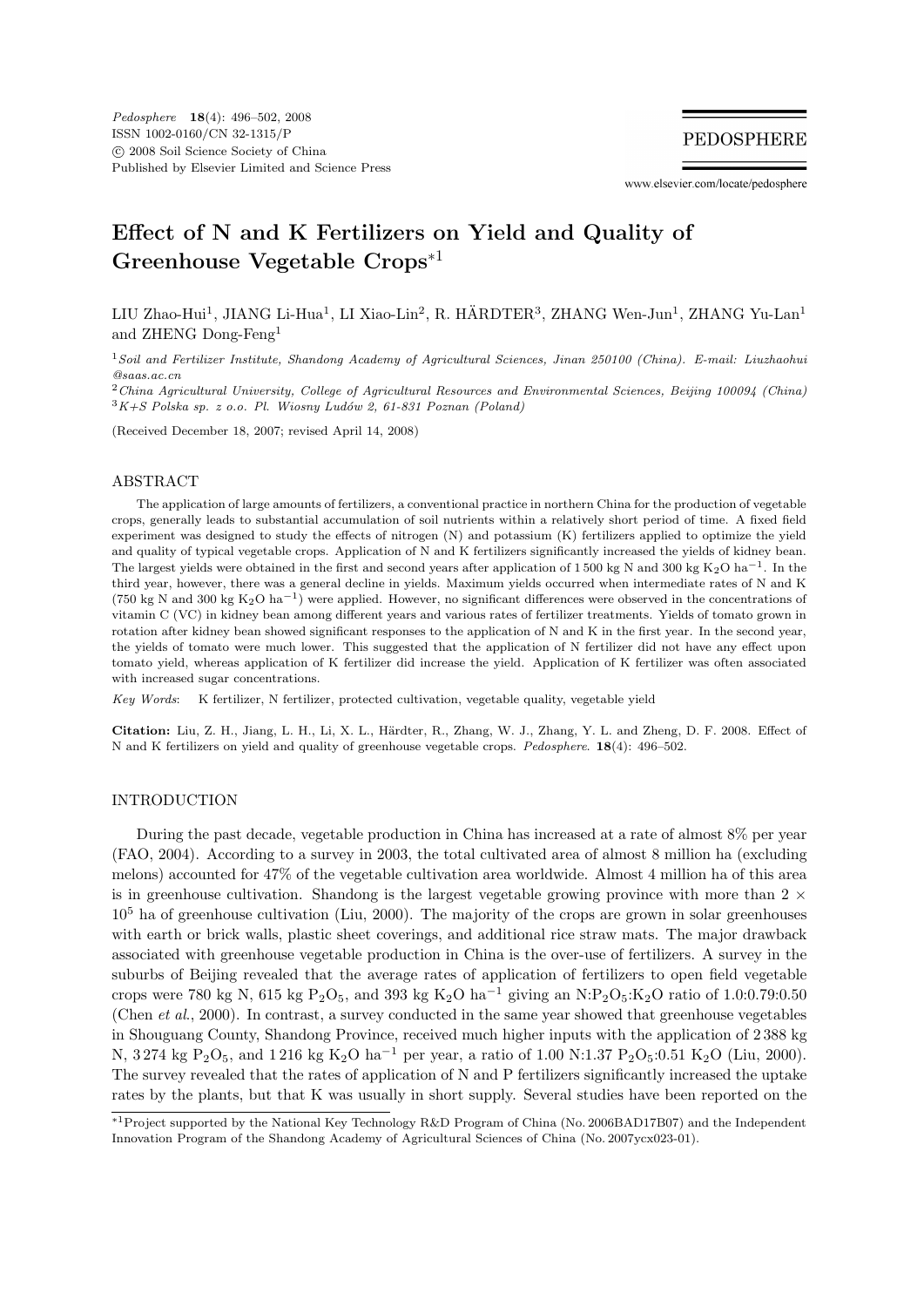#### N AND K FERTILIZER EFFECT ON VEGETABLES 497

characteristics of soil under protected vegetable growing conditions (Xiao et al., 1999; Zhu et al., 2002; Kaplan et al., 2002; El et al., 2003; Yao et al., 2006), and the effect of potassium application on yields of vegetables and other crops (Majumdar et al., 2000; Sangakkara and Frehner, 2001; Balliu and Ibro, 2002; Chandra et al., 2003; Gent, 2004). There have also been numerous studies on inputs in open field vegetable cropping systems with the application of fertilizers, but little information exists on appropriate fertilizer requirements in protected vegetable cropping conditions. Until now, no detailed studies have been reported that provide a rational basis for recommendations on optimum use of fertilizer to achieve both high yield and quality. The objective of our study was to investigate the effects of different inputs of N and K to determine optimum application rates for two vegetable species typically grown in rotation under greenhouse conditions.

#### MATERIALS AND METHODS

The experiment was conducted in Xichen Village, Shouguang County, Shandong Province, from January 2000 to January 2002 with a total of five crops in rotation (kidney bean-tomato-kidney beantomato-kidney bean). The cultivars used were *Phaseolus vulgaris* 'Lufeng' (kidney bean) and Lycopersicum esculentum Mill. 'Maofeng' (tomato). The greenhouse had already been used for vegetable cultivation for 6 years before the field experiment started. The soil is a Typic Haplustalf and selected soil properties are shown in Table I. The cropping system is shown in Table II.

### TABLE I

Selected properties of the soil inside the greenhouse

| Soil depth      | pН   | ΟМ       | Available N          | Available P | Available K | $NO_3^-$ -N |
|-----------------|------|----------|----------------------|-------------|-------------|-------------|
| $\,\mathrm{cm}$ |      | %        | $mg \text{ kg}^{-1}$ |             |             |             |
| $0 - 20$        | 6.25 | 1.28     | 128                  | 256         | 271         | 112         |
| $20 - 40$       | 7.27 | 1.61     | 62                   | 140         | 112         | 56          |
| $40 - 60$       | 7.38 | 1.34     | 52                   | 70          | 108         | 35          |
| $60 - 80$       | 7.48 | $1.22\,$ | 30                   | 28          | 90          | 16          |
| $80 - 130$      | 7.49 | 1.17     | 28                   | 14          | 69          | 21          |

#### TABLE II

Cropping system adopted in the experiment

| Year        | Crop        | Transplanting date | Start of harvest | End of harvest |
|-------------|-------------|--------------------|------------------|----------------|
| First year  | Kidney bean | Jan. 9, 2000       | Apr. 4, 2000     | Jun. 6, 2000   |
|             | Tomato      | Aug. 15, 2000      | Oct. 17, 2000    | Jan. 15, 2001  |
| Second year | Kidney bean | Jan. 30, 2001      | Apr. 4, 2001     | Jun. 9, 2001   |
|             | Tomato      | Aug. 20, 2001      | Oct. 22, 2001    | Jan. 14, 2002  |
| Third year  | Kidney bean | Jan. 20, 2002      | Mar. 23, 2002    | May 30, 2002   |

The experiment included nine fertilizer treatments in a randomized complete block design with three replicates and a plot size of 16.8  $\text{m}^2$ . The nine treatments consisted of the factorial arrangement of all possible combinations of three application rates of N (N0 0, N1 750, and N2 1 500 kg N ha<sup>-1</sup>) and three rates of K (K0 0, K1 300, and K2 600 kg K<sub>2</sub>O ha<sup>-1</sup>). Each plot received the same amount of P at a rate of 900 kg  $P_2O_5$  ha<sup>-1</sup>. The fertilizers were applied to each of the five crops.

Nitrogen was applied as a top-dressing in eight split applications, whereas 25% of K was applied as a basal dressing, and the other 75% together with N was applied in eight split top-dressings. Half of the P fertilizer was applied as a basal fertilizer and the remainder was top-dressed in four split applications. Fertilizer materials used were urea ( $N = 460$  g kg<sup>-1</sup>), triple superphosphate (P<sub>2</sub>O<sub>5</sub> = 420 g kg<sup>-1</sup>), and sulfate of potash  $(K_2O = 500 g kg^{-1})$ .

Available soil potassium was extracted with 0.5 mol L<sup>-1</sup> NH<sub>4</sub>OAc (pH = 7.0) and analyzed by flame emission spectrometry. Phosphorus was analyzed by the Olsen method. Soil pH was measured